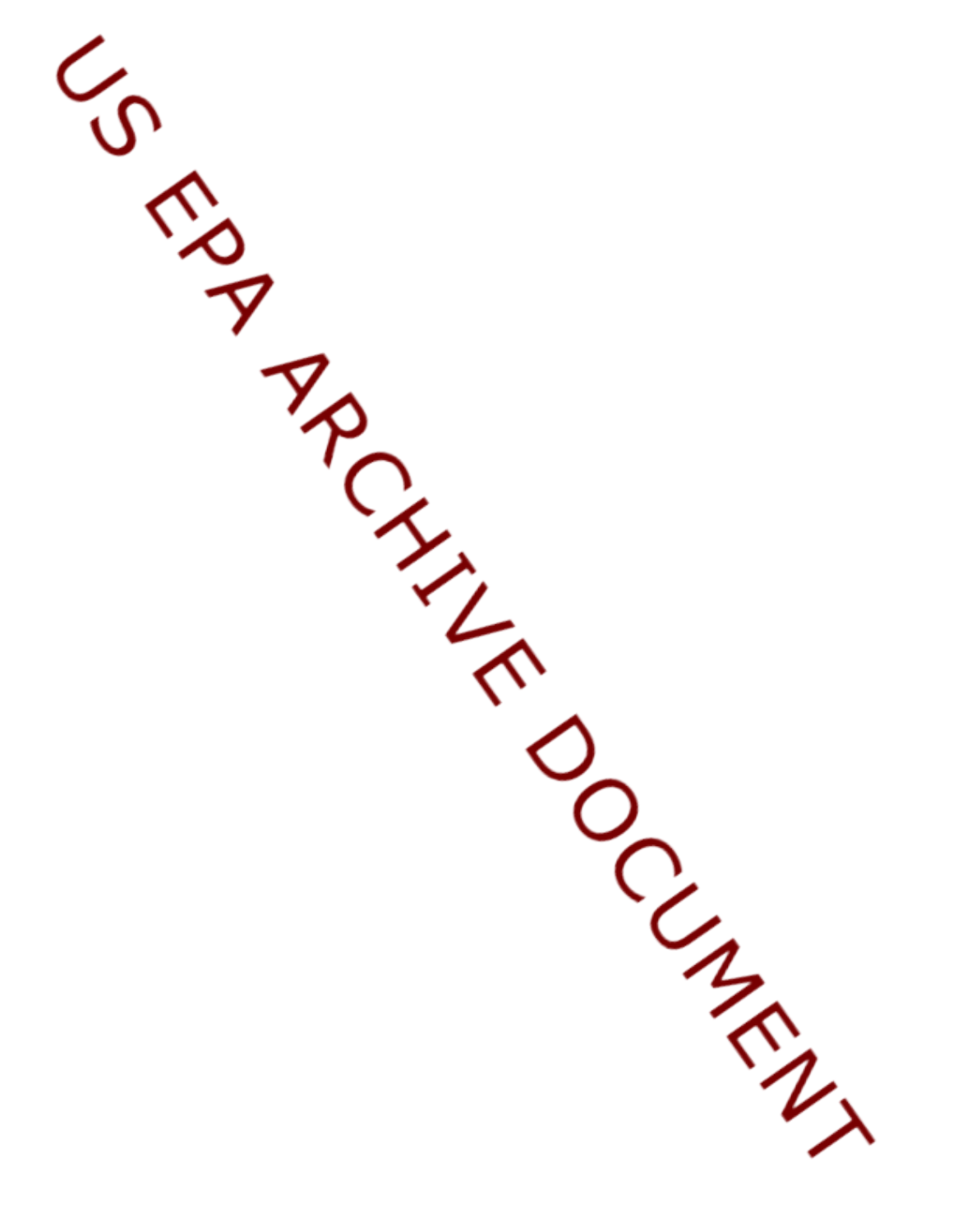### **SULFUR**

### **A. Commodity Summary**

The United States is the world's foremost producer and consumer of sulfur and sulfuric ac id, with production from Frasch, recovered, and byproduct sources. According to the U.S. Bureau of Mines, sulfur (in all forms) was produced at 169 operations in 30 states, Puerto Rico, and the U.S. Virgin Islands for a total shipment value of nearly \$500 million in 1994. Texa s and Louisiana a ccounted for ne arly 50% of dome stic production. Agric ultural chemica ls (fertilizers) accounted for 61% of sulfur demand; organic and inorganic chemicals accounted for 10%; metal mining accounted for 5%; and petroleum refining accounted for 7%. Other miscellaneous uses, accounting for 17% of demand, were widesp read becau se many products p roduced by industry require sulfur in one form or another during some stage of their manufacture.<sup>1</sup>

Sulfur is a non-meta llic element widely use d in industry both as elemental sulfur (brimstone) and as sulfu ric acid. Sulfur production is from three sources: combined sulfur, recovered sulfur, and formed sulfur. Combined sulfur occurs in natural compounds such as iron pyrite, copper sulfides, and gypsum. Recovered sulfur is produced as a byproduct of other proc esses such as oil re fining or air pollution control. Forme d sulfur is elemen tal sulfur cast or pressed into particular shapes to enhance handling and to suppress dust generation and moisture retention.<sup>2</sup>

In 1994, recover ed elemental su lfur was produc ed by 59 compan ies at 150 plants in 26 states, one plant in Puerto Rico, and one plant in the U.S. Virgin Islands. Byproduct sulfuric acid was produced by 16 facilities in 1994.<sup>3</sup> The three companies listed in Exhibit 1 produce the bulk of mined sulfur in the United States. These three companies accounted for 32% of the U.S. production of sulfur in all forms in 1990. All three companies use the Frasch process for sulfur mining. Pen zoil produces sulfur from its Culberson mine in western Texas and is currently engaged in exploration activities in western Texas, the Gulf Coast, and elsewhere. Texasgulf currently operates one mine in Texas (Boling dome), extracting about 40,000 tpy of sulfur. Freeport currently operates two mines in the Gulf Coast.<sup>4</sup> The names and locations of the smaller fa cilities are not available .

### **B. Generalized Process Description**

## **1. Discussion of Typical Production Processes**

Sulfur is mined from both surface an d underground deposits, and is recove red as a byproduc t from a number of industrial processes. In sulfur mining, three techniques are applied: conventional underground methods, conventional open pit methods, an d the Frasch min ing method. About 9 0% of all sulfur min ed is obtained through Frasch mining. <sup>5</sup> Frasch mining and sulfur production from recovered, combined, and formed sulfur are described below in addition to the production proce ss for sulfuric acid.

<sup>1</sup> Joyce Ober, "Sulfur," from Mineral Commodity Summaries, U.S. Bureau of Mines, January 1995, pp. 166-167.

<sup>2</sup> Gregory R. Wessel, "Sulfur Resources," from Industrial Minerals and Rocks, 6th edition, Society for Mining, Metallurgy, and Exploration, 1994, pp. 1011-1046.

<sup>3</sup> Joyce Ober, 1995, Op. Cite., pp. 166-167.

<sup>4</sup> Gregory R. Wessel, 1994, Op. Cit., pp. 1011-1046.

<sup>5</sup> Ibid.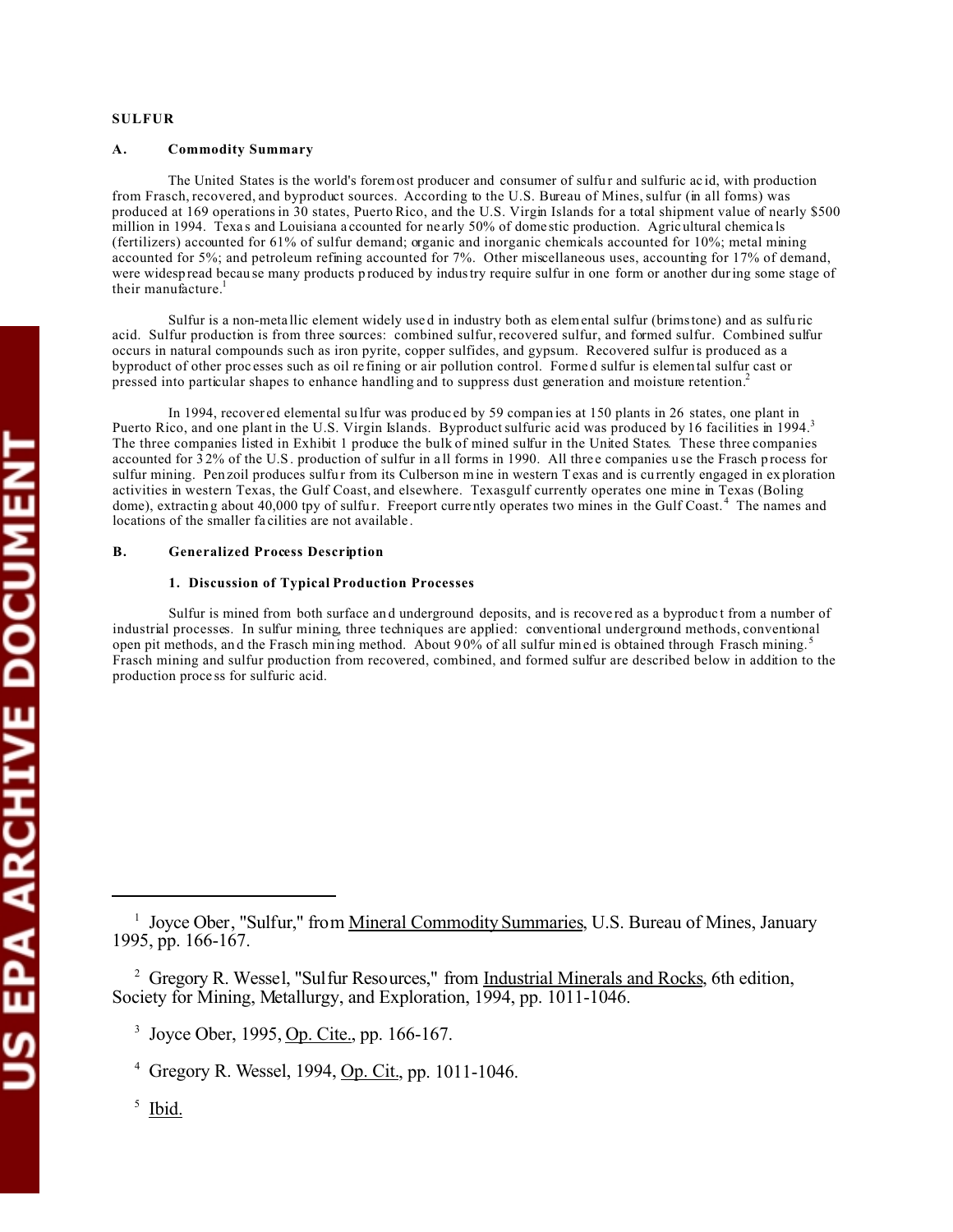## **SUMMARY OF MAJOR PRIMARY SULFUR PROCESSING FACILITIES**

| <b>Facility Name</b> | Location              |
|----------------------|-----------------------|
| Freeport Sulphur Co. | Caminada, offshore LA |
| Penzoil Sulphur Co.  | Culberson, W. TX      |
| Texasgulf Inc.       | Boling TX             |

## **2. Generalized Process Flow**

## Frasch Mining

The Frasch mining process uses hot water to melt sulfur trapped in salt domes. The sulfur is then pumped to the surface and is either sold as a liquid or cooled and solidified into a number of forms for market. Exhibit 2 presents a process flow diagram for the Frasch process.

## Recovered Elemental Sulfur (Claus Process)

Recovered elemental sulfur is a non-discretionary byproduct of petroleum refining, natural gas processing, and coking plants. Recove red sulfur is produ ced primarily to comply with e nvironmental regu lations applicable d irectly to processing facilities or in directly by restricting the sulfur content of fuels sold or used. The princ ipal sources of recovered sulfur are hydrogen sulfide in sour natural gas and organic sulfur compounds in crude oil. Recovery is mainly in the elemental form, although some is converted directly to sulfuric acid. Sulfur in crude oil is recovered during the refining process. Organic sulfur compounds in crude oil are removed from the refinery feed and converted to hydrogen sulfide by a hydrogenation process. The sulfur in natural gas is already in the form of hydrogen sulfide. Hydrogen sulfide from both sources is converted to elemental sulfur by the Claus process. In this process, concentrated hydrogen sulfide is fired in a combustion chamber connected to a waste heat boiler. Air is regulated to the combustion chamber so that part of the hydrogen sulfide is burned to produce sulfur dioxide, water vapor, and sulfur vapor. The high temperature gases are cooled in a waste heat boiler and sulfur is removed in a condenser. The efficiency of the process is raised by adding as many as three further sta ges in which the ga ses leaving the sulfur condenser ar e reheated a nd passed throu gh catalytic converters and additional condensers. Finally, the total gas stream is incinerated to convert all remaining sulfurbearing gases to sulfur dioxide before release to the atmosphere. The sulfur is collected in liquid form. Exhibit 3 presents a process flow diagram for the Claus process.

#### Combined Sulfur

Combined sulfur can be recovered during the smelting of nonferrous sulfides. Sulfur dioxide in the smelter gases is converted to sulfuric acid, liquid sulfur dioxide, or oleum. In the United States, byproduct sulfuric acid from nonferrous meta l smelters and roaste rs supplied abou t 11% of the total dome stic production of sulfur in all forms in 1990. Sulfur may also be re covered from sulfu r dioxide emissions. Re generative or throwa way flue-gas desulfu rization methods may be used either to recover sulfur in a useful form or to dispose of it as solid waste. Both recovery methods may employ wet or dry systems and use a variety of compounds such as limestone, sodium carbonate, and magnesium oxide to neutralize or collect the sulfur dioxide. End products include gypsum, sulfuric acid, liquid sulfur dioxide, and elemental sulfur, all of which can be used if a local market exists. If no local markets exist, large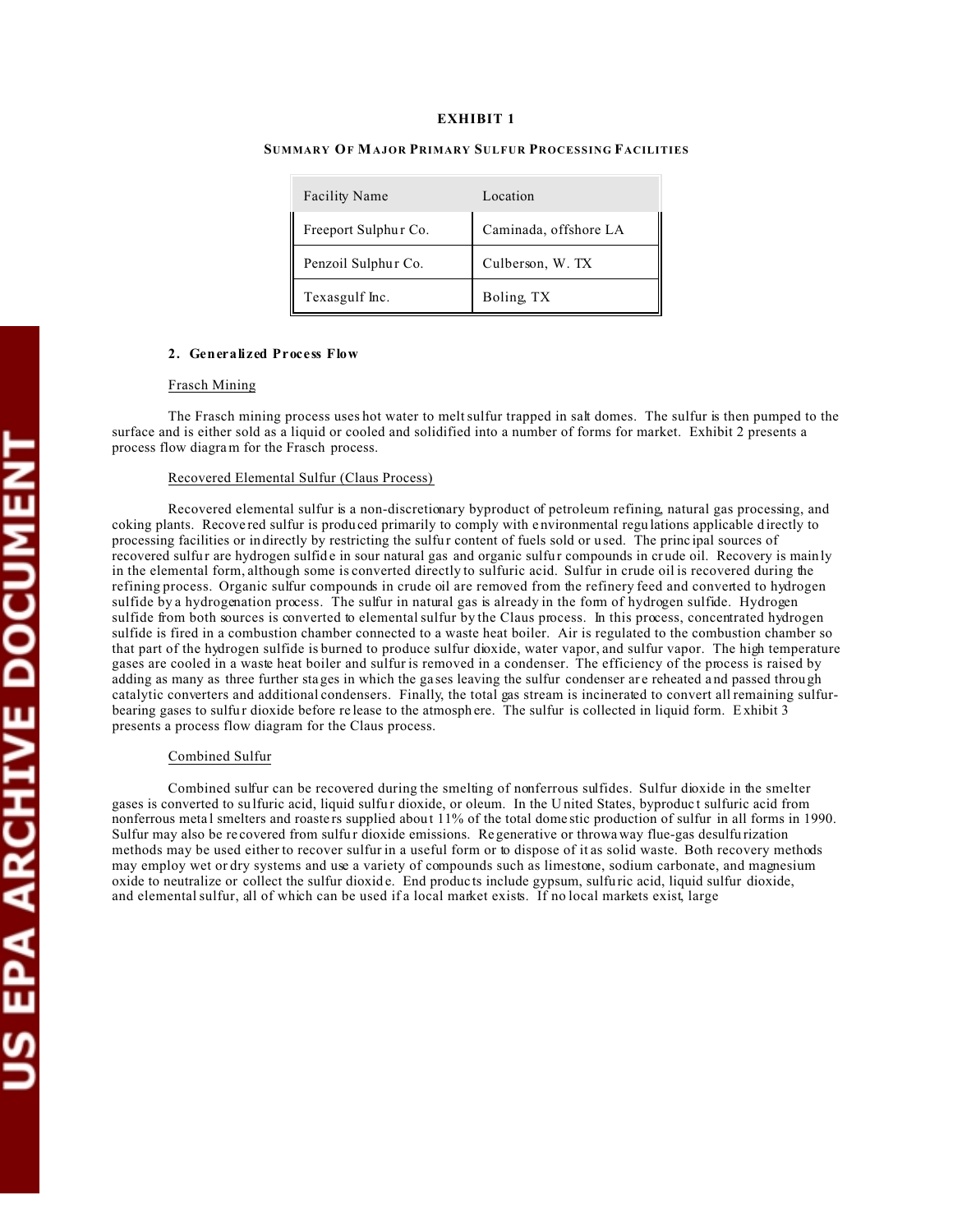# **FRASCH PROCESS**

**Graphic Not Available.**

Source: Multi-Media Assessment of the Inorganic Chemicals Industry, 1980, Chapter 14.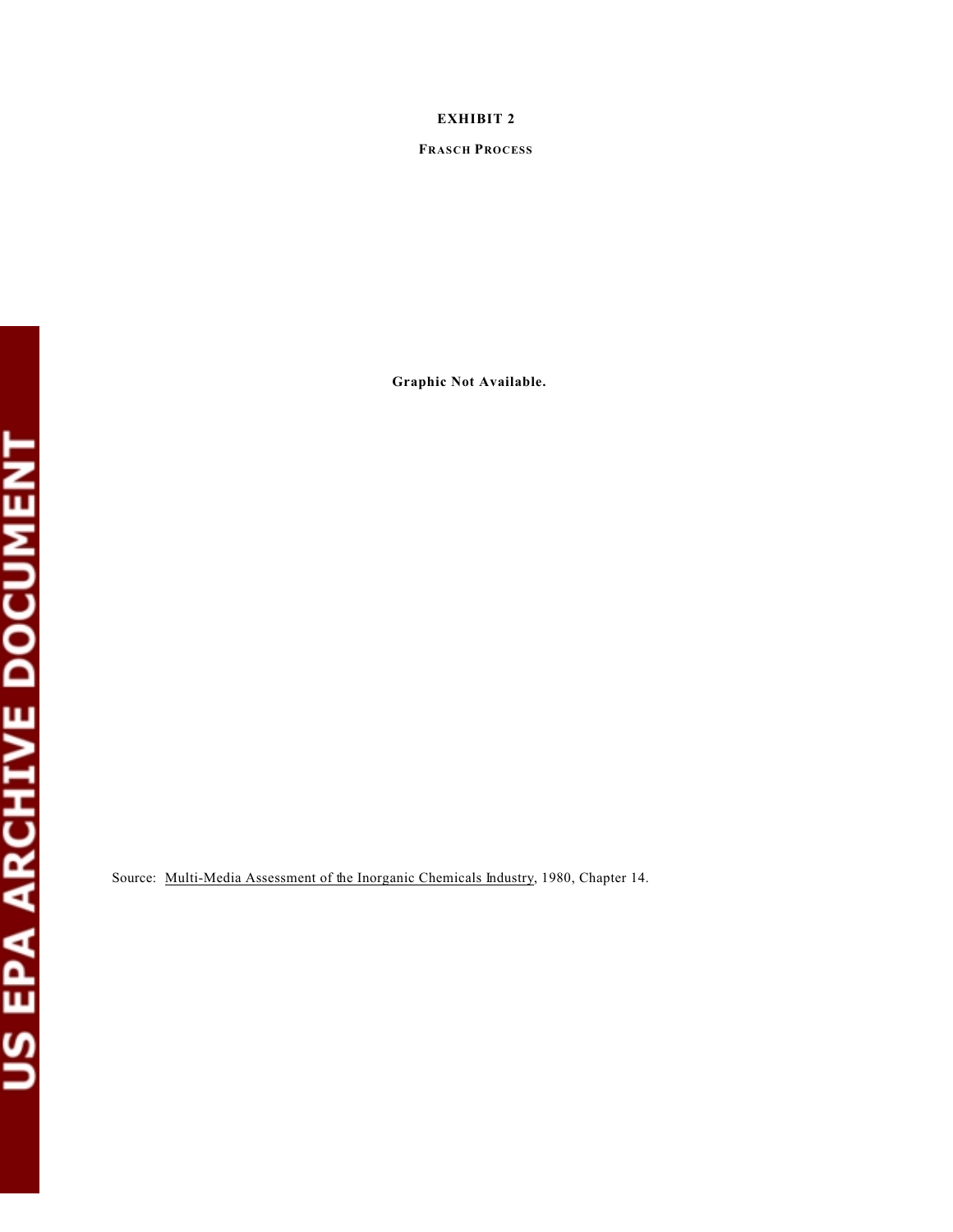**CLAUS PROCESS**

**Graphic Not Available.**

Source: Multi-Media Assessment of the Inorganic Chemicals Industry, 1980, Chapter 14.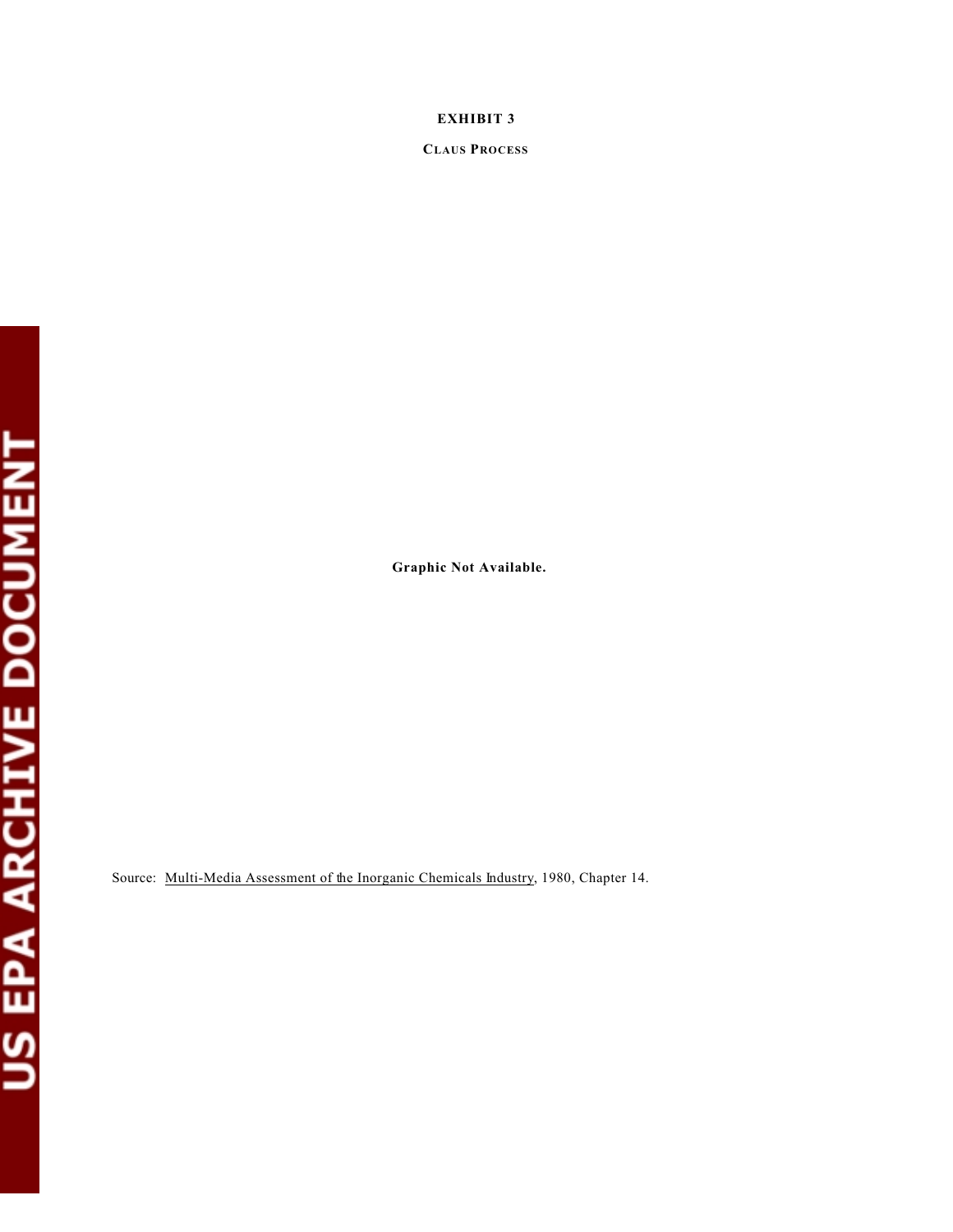quantities of gypsum or sulfuric acid may have to be neutralized or otherwise disposed.<sup>6</sup>

### Formed Sulfur

Formed sulfur may be made in one of several forms, including: flakes, slates, prills, nuggets, granules, pastilles, and briquettes. To produce flakes, the sulfur is cooled and solidified on the outside of large rotating drums, from which it peels off into small flakes. To produce slate s, molten sulfur is cast onto a continuous conveyer belt and is cooled with a ir or water so that it solidifies into a thin sheet. As the slate reaches the e nd of the belt, the she et breaks into smaller pieces. Sulfur prilling can be accomplished with air or water. In air prilling, molten sulfur is sprayed from the top of a tower against an upward flow of air. As it falls, the sulfur breaks into small droplets and cools into prills. In water prilling, the sulfur is sprayed into tanks containing water, from which the prills are collected and dried. Minor modifications to prilling techniques a re used to produc e nuggets. Gran ulation involves applying succ essive coats of sulfur to solid particles of sulfur in a granulator until the particle size reaches the required diameter. In the Procor GX granulation process, liquid sulfur is sprayed into a rotating drum in which small seed particles of sulfur are recycled from the end of the process. Pastilles are individual droplets of molten sulfur that have been dropped on a steel belt and cooled by conduction. The Sandvik Rotoform proc ess uses a paten ted Rotoformer to distribu te the sulfur on the be lt. At the end of the belt, the pastilles are scraped off and fall onto a collecting conveyer.<sup>7</sup>

### Sulfuric Acid

Sulfuric acid is usually produced near consumption sites. To produce sulfuric acid, elemental sulfur or any number of sulfur-bearing materials are burned. The resulting sulfur dioxide is mixed with additional air or oxygen and passed through a packed bed of supported vanadium pentoxide catalyst. The sulfur dioxide is converted to sulfur trioxide. The gases emerging from the catalytic reactor are cooled and absorbed in 98-99% sulfuric acid to generate 98- 99% acid. Plants can be either single or double absorption units. In double absorption units, tail gases from the initial absorption step are mixed with additional sulfur dioxide, reheated and passed through another catalytic reactor to form additional sulfur trioxide. This material is cooled and absorbed in a second stream of sulfuric acid to generate additional 98-99% sulfuric acid. Exhibit 4 presents a process flow diagram for the production of sulfuric acid.<sup>8</sup>

The process is modified somewhat if feed materials other than pure sulfur are used. Materials such as spent sulfuric acid, hydrogen sulfide, and off-gas es from smelters are also used for the manufacture of sulfuric acid<sup>9</sup>

If spent acid is the feed material, it is thermally decomposed to yield a gas stream containing sulfur dioxide, small amounts of sulfur trioxide, water vapor, and small amounts of organic materials. The gas stream is cooled or the sulfuric acid is scrubbed to condense out water and organics, and is then demisted to remove residual water. The purified sulfur dioxide gas stream is reheated, mixed with additional air or oxygen, and sent to catalytic converters. The process proceeds from this point as it does with pure sulfur as the feed.<sup>10</sup>

<sup>6</sup> Ibid.

7 Ibid.

<sup>8</sup> U.S. Environmental Protection Agency, Multi-Media Assessment of the Inorganic Chemicals Industry, Vol. III, 1980, Chapter 14.

<sup>9</sup> Ibid.

 $10$  Ibid.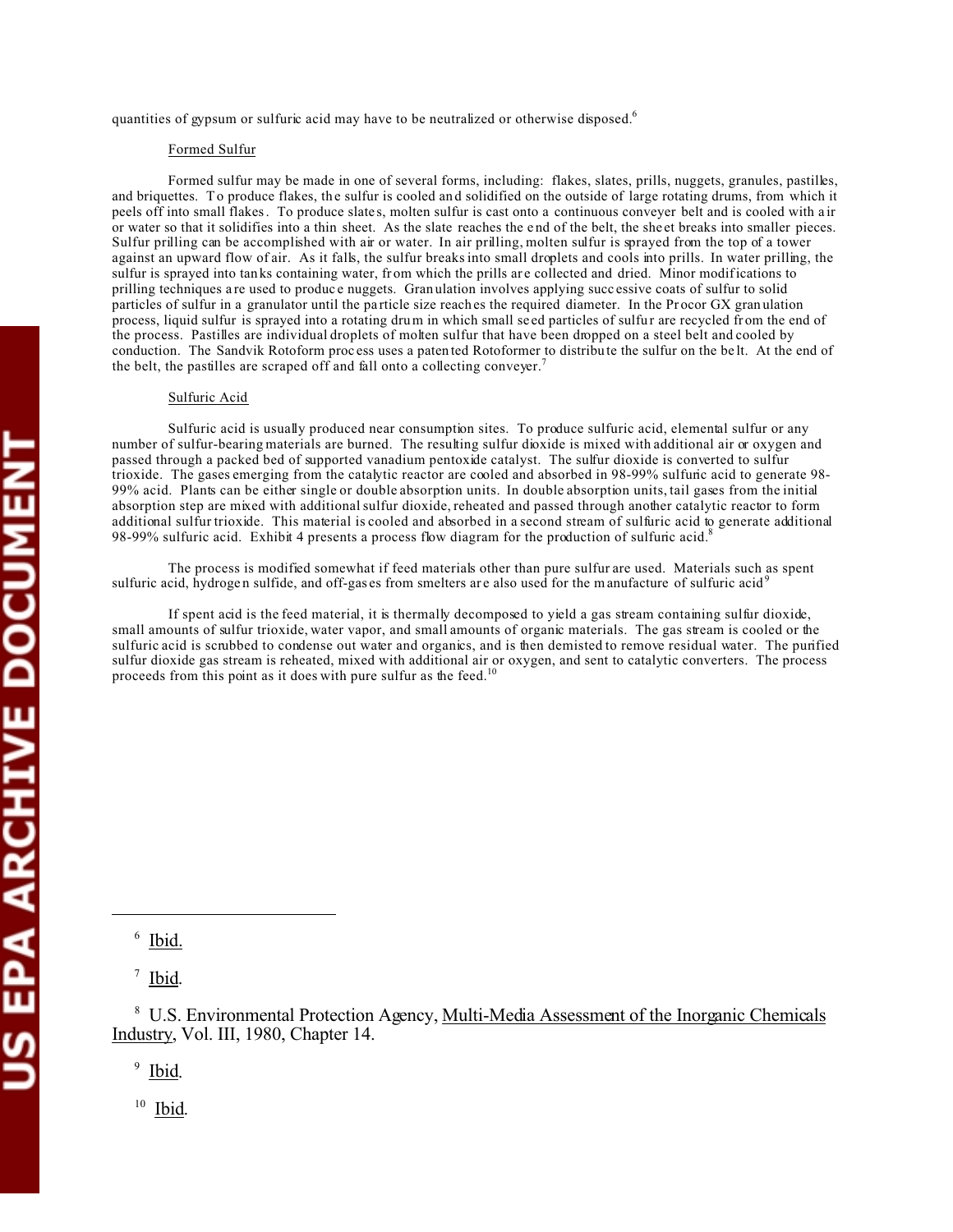**SULFURIC ACID PRODUCTION**

**Graphic Not Available.**

Source: Multi-Media Assessment of the Inorganic Chemicals Industry, 1980, Chapter 14.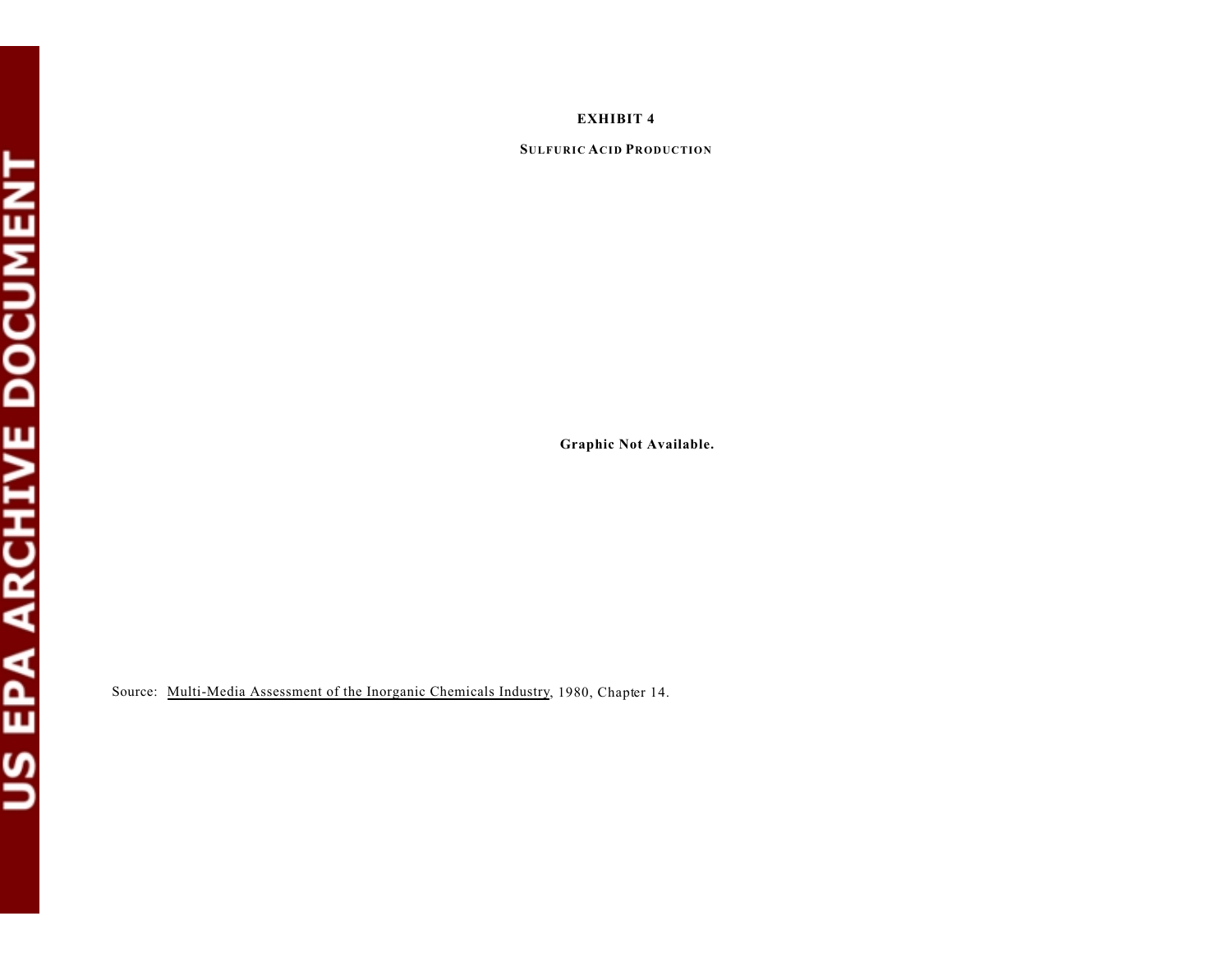When smelter or pyrite roasting off-gases containing sulfur dioxide are used as the feed material, the gas stream is passed through a series of dry filtration device s to remove entraine d particulate ma tter. The gas is cooled to remove water vapor before it can be used in the process.<sup>1</sup>

Sulfur from pyrite is produced by roasting the iron sulfide to produce sulfur dioxide gas and iron oxide solid. The gas is treated to produce either e lemental sulfur or sulfuric acid and the iron oxide is sold as feed for iron making. There are no wastes from this process.<sup>12</sup>

## **3. Identification/Discu ssion of Nov el (or otherw ise distinct) Process(es)**

There has been sporadic production of elemental sulfur from volcanic deposits in the western United States, but the selective mining techniques used would eliminate the generation of wastes.<sup>1</sup>

## **4. Beneficiation/Processing Boundaries**

## Frasch Processing

Based on a re view of this process, the re are no miner al processing opera tions involved in the produc tion of sulfur via the Frasch proces.

## Claus Process and Combined Sulfur

Based on EPA's review of these processes, both were determined to start with sulfur recovered from other operations such as petroleum refining and other mineral smelting operations and as such, are completely outside the scope of the Mining Waste Exclusion.

## **C. Process W aste Streams**

### **1. Extraction/Beneficiation Wastes**

Based on existing d ata and best en gineering judgement, none of the wa stes listed below from su lfur production are expecte d to exhibit charac teristics of hazardou s waste. There fore, the Agenc y did not evaluate these materials further.

### Frasch Process Wastestreams

**Wastewater**. Wastewater from Frasch mining may contain 600 to 1,000 ppm dissolved sulfides and 14,000 to 60,000 ppm of dissolved chlorides. Bleed water retrieved from the formation is produced in amounts ranging from 38,000,000 to 1.6 billion liters per day. Well seal water is generated in amounts ranging from 5,000 to 20,000 liters per day and contains up to 60 ppm dissolved sulfides. At anhydrite plants, seal water and water recovered from the formation are treated and reused. At off-shore salt dome plants, bleed water and seal water are combined and discharged without further treatment. At on-shore facilities, bleed water, area runoff, seal water, and other wastewater are combined and sent to aeration lagoons. There, sulfides are oxidized to sulfates and thiosulfates. The sulfide content of the raw effluent is reduced from the range of 600 to 1,000 ppm to the range of 10 to 40 ppm prior to discharge.<sup>14</sup>

**Air emissions**. Emissions from the mine, generated during sulfur recovery, may contain hydrogen sulfide. The hydrogen sulfide fugitive emissions may range from 0 to 5 kg per kkg of product.<sup>15</sup>

 $11$  Ibid.

 $12$  Ibid.

<sup>13</sup> U.S. Environmental Protection Agency, "Sulfur," from 1988 Final Draft Summary Report of Mineral Industry Processing Wastes, 1988, pp. 2-55 - 2-56.

<sup>14</sup> U.S. Environmental Protection Agency, 1980, Op. Cit, Chapter 14.

 $15$  Ibid.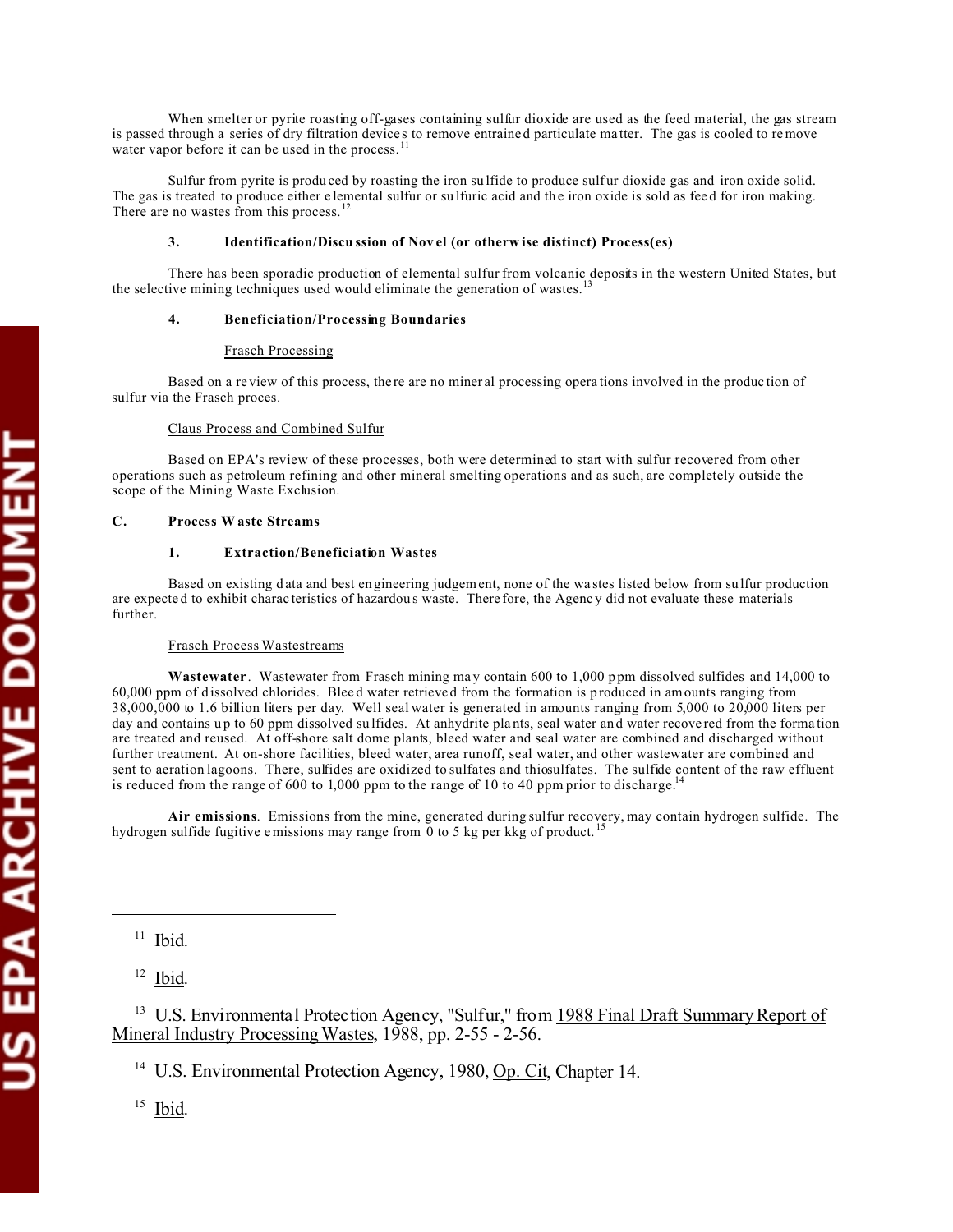**Sludge.** Calcium carb onate sludge is generated by water pre treatment and ranges from 9 to 15 kg per kkg of product. The calcium carbonate water treatment sludge is recovered and reused. At anhydrite plants, it is used as drilling mud.

Filter cake. At salt dome plants, about 3.5 kg per kkg of product of waste filter cakes from sulfur filtration are generated. At salt dome facilities, filter cakes from sulfur purification are stored for future recovery of additional product.

Miscellaneous wastes such as **residues** and **spilled sulfur** are generated from the Frasch process. After processing, residues are landfilled.

## **2. Mineral Processing Wastes**

Based on existing data and best engineering judgement, the wastes listed below from sulfur production and sulfuric acid production are not primary mineral processing wastes. Therefore, the Agency did not evaluate these materials further.

### Claus Process

**Tail gases.** An airborne waste from product recovery is generated and contains unconverted hydrogen sulfide gas ranging from 5,00 0 to 12,000 ppm, 30 0 to 500 ppm car bon disulfide, 300 to 5 ,000 ppm carb on oxysulfide, and up to 200 ppm sulfur vapor. (The carbon disulfide and carbon oxysulfide are produced by side reactions of organic compounds present in the feed stream and sulfur dioxide generated in the process.) From 950 to 4,400 cubic meters of tail gases are produced per kkg of sulfur product.<sup>16</sup> Tail gases are typically recovered and processed to recycle sulfur compounds. There are several methods used to recover sulfur compounds from these gases. The processes are described brie fly below.

The SCOT process reconve rts sulfur compoun ds in tail gases to hydrogen su lfide. This stream is sc rubbed from the tail gases with amine solution, the regeneration of which releases a purified hydrogen sulfide which is recycled to the Claus process. This process recovers over 98% of the sulfur compounds in the tail gases.<sup>17</sup>

The Beavon and Stretford processes are also used to recover sulfur from tail gases. The Beavon proce ss catalytically reduces sulfur oxides to hydrogen sulfide and the Stretford process removes the hydrogen sulfide by absorption in an amine solvent. Regene ration of the solvent relea ses a purified hydr ogen sulfide which is converted to sulfur. About 98% removal of sulfur compounds from the tail gases is achieved.<sup>18</sup>

The Citrate process, developed by the Bureau of Mines, and the Wellman Lord process are used to recover most sulfur compounds from the tail gases as sulfur. These processes involve reduction of the sulfur dioxide present in the tail gases to sulfur.<sup>19</sup>

**Spent cataly sts.** Spent catalysts are recycled or landfilled.<sup>20</sup>

## Sulfuric Acid P roduction

**Airborne emissions** from double absorption plants range from 0.5 to 3 kg per kkg of sulfur dioxide and from 0.1 to 0.15 kg per kkg of sulfuric acid mists. The h igh end of the range represents plan ts using wet feed ma terials. Emissions from single absorption plants are controlled in one of five ways: (1) demisters and wet scrubbers, (2) scrubbing with aqueous ammonia solutions, (3) the Wellman Lord process, (4) molecular sieves to absorb sulfur dioxide, and  $(5)$  no control.<sup>21</sup>

18 Ibid.

- 19 Ibid.
- $20$  Ibid.
- $21$  Ibid.

<sup>16</sup> Ibid.

<sup>17</sup> Ibid.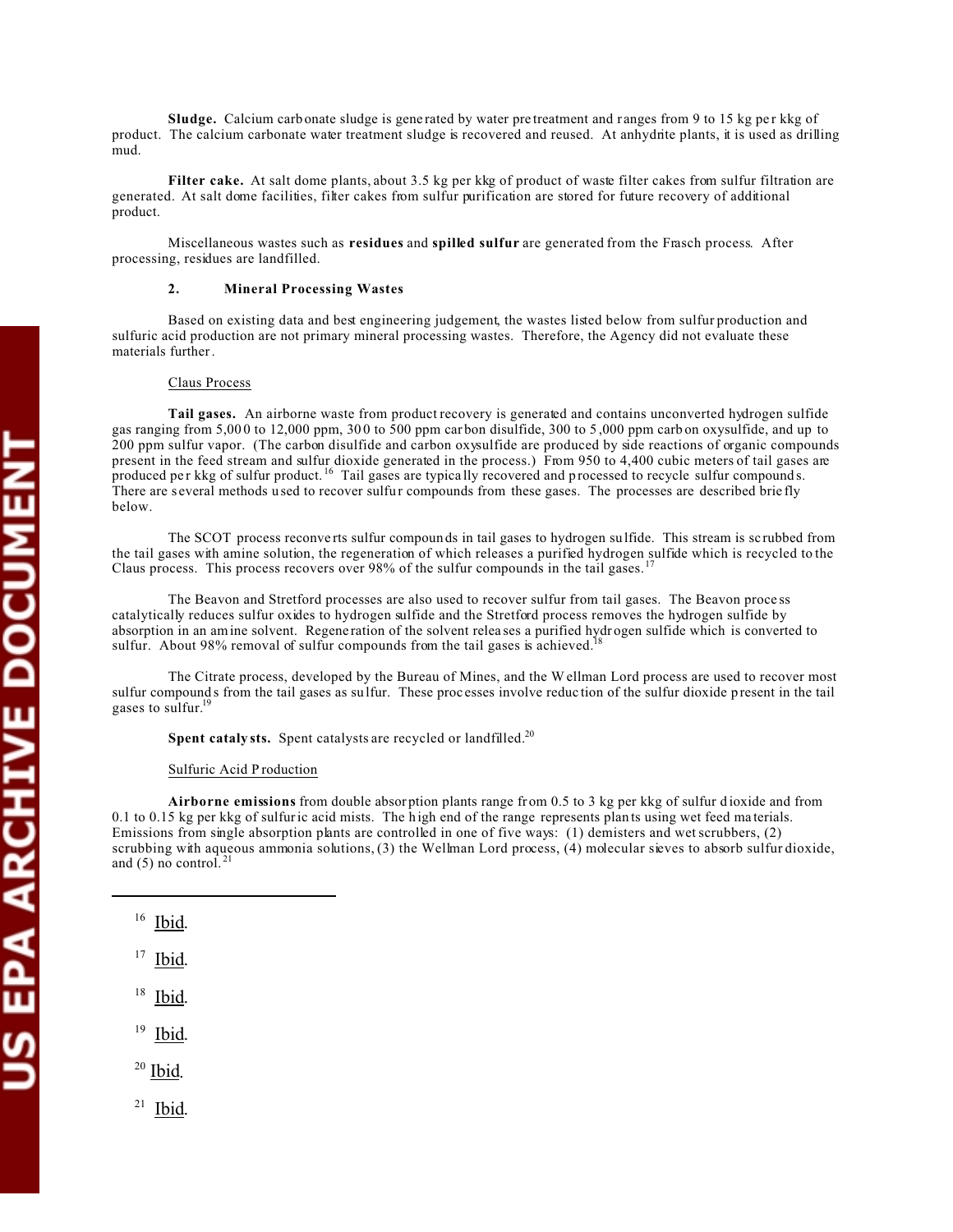Wastewater. This wastewater includes wastewater from wet scrubbing, spilled product, and condensates. This waste contains dissolved sulfur dioxide and sulfuric acid values. This wastewater is usually neutralized and lagooned to settle suspended solids prior to discharge.<sup>22</sup>

**Spent catalyst.** Spent catalyst, generally vanadium pentoxide, are usually landfilled and sometimes reprocessed.<sup>23</sup>

## **D. Ancillary Hazardous Wastes**

Ancillary haza rdous wastes ma y be generated a t on-site laboratories, and may include used c hemicals and liq uid samples. Other hazardous wastes may include spent solvents (e.g., petroleum naptha), acidic tank cleaning wastes, and polychlorinated biphe nyls from electrical tran sformers and c apacitors. Non-ha zardous waste s may include tires from trucks and large machinery, sanitary sewage, waste oil (which may or may not be hazardous) and other lubricants.

 $^{23}$  Ibid.